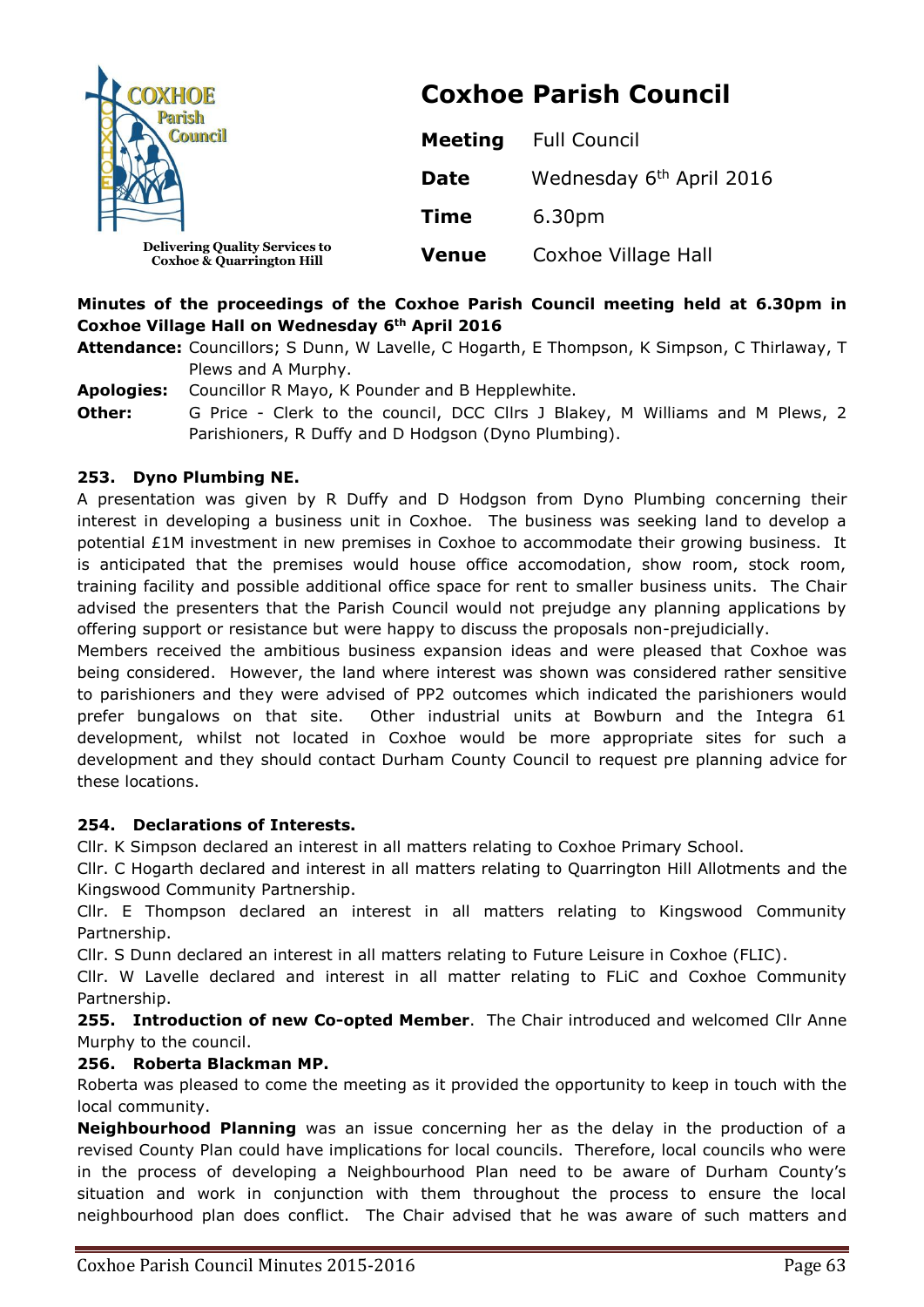contact with DCC planning was established. Furthermore, the groundwork planned by the parish and findings will be fed back to DCC providing input to their County Plan.

Roberta advise that the revised County Plan was scheduled to be complete by 2018 and that funds of up to £30,000 were provided to the Principal Authorities some of which may be available to local councils.

**Schooling** was an issue in the parish and surrounding villages. Concern was expressed that the move to Academies would give such schools their own admission policies and this could affect the choice of school for pupils. The main concern being aired at present is that Coxhoe and its surrounding neighbouring parishes are shipping school children to a variety of schools most of which are 5 miles and more away and also have the burden of school bus fees. The issue of having a more local school to cater for Coxhoe and its neighbouring parishes is a matter that has gain acknowledgement and is now recognised. Groups, organisations and parishioners need to keep this in their agenda.

**Coxhoe GP Surgery**. Roberta advised that despite public interest in the inadequacies of this building and its poor location very little is being done by the practice themselves. Members advised that the turnover and staffing shortages were perhaps compounding the situation. Contact details would be forwarded to Roberta.

**257. Police and Neighbourhood Wardens Reports.** None.

**258. Representations from residents of the parish.** None.

**259. Minutes of the meeting held on the 2nd March 2016.** It was **resolved** that the minutes were a true record.

**260. Minutes of the Special Meeting held on the 16th March 2016.** It was **resolved** that the minutes provided an accurate record of the meeting.

**261. Minutes of the Finance Sub-Committee held on the 16th March 2016.** It was **resolved** that the proposed changes be agreed as an accurate record of the meeting.

**262. Clerks report on matters raised the previous month.** A report was circulated at the meeting. The clerk provided a brief update of matters circulated in the report.

**External Audit.** The council has been given an earlier than requested date to submit the Annual return. I am arranging for the Internal Audit to be undertaken during from 21st April and should have the account back and Audited for the Annual Parishioners Meeting for the 4th May 2016 where the Accounts can be presented to the parishioners and Approved by Council and then prepare the supporting information to accompany the Annual Return to the External Auditors.

**HMRC End of Year Payroll**. This is completed and Submitted to HMRC.

**CloudBuy Email Hosting**. I am informed by the company (the organisation that carries our email) that their service will no longer be provided from the 31st May 2016. I am sourcing an alternative supplier.

**Unity Trust Bank**. Notice is received from our bankers of the introduction of charges to commence from the 4th June 2016. This will be a set charge of £6 per month.

**Direct Debits**. All are fully reinstated and the new DD's for Scottish Electric and Northumbrian Water should begin to work.

**Nation Joint Council (NJC) annual Pay Award**. The pay award for employees is not yet finalised and will be reported once agreed.

**Quarrington Hill Allotments**. Notice of Allocating the New Plots has been distributed to those on the waiting list. Notice is also being serve upon the tenants of a forthcoming site inspection for the 22nd April 2016 and follow-up of previous inspection.

**263. Report of the Children and Young Peoples Service Coordinator.** A report from the C&YPSC was circulated for information. The Clerk was requested to seek information on the payment of services for the hours given to Quarrington Hill Young People's sessions. The application to the AAP for Youth Work provision was declined. Members **resolved** to accept the report.

#### **264. Durham County Councillors report.**

Members advised of the ongoing dispute concerning the Teaching Assistants. A review of the Council Constitution was being undertaken. The Highways/Transport Plan was also under consideration. Work was continuing on Alcohol and Tobacco enforcement.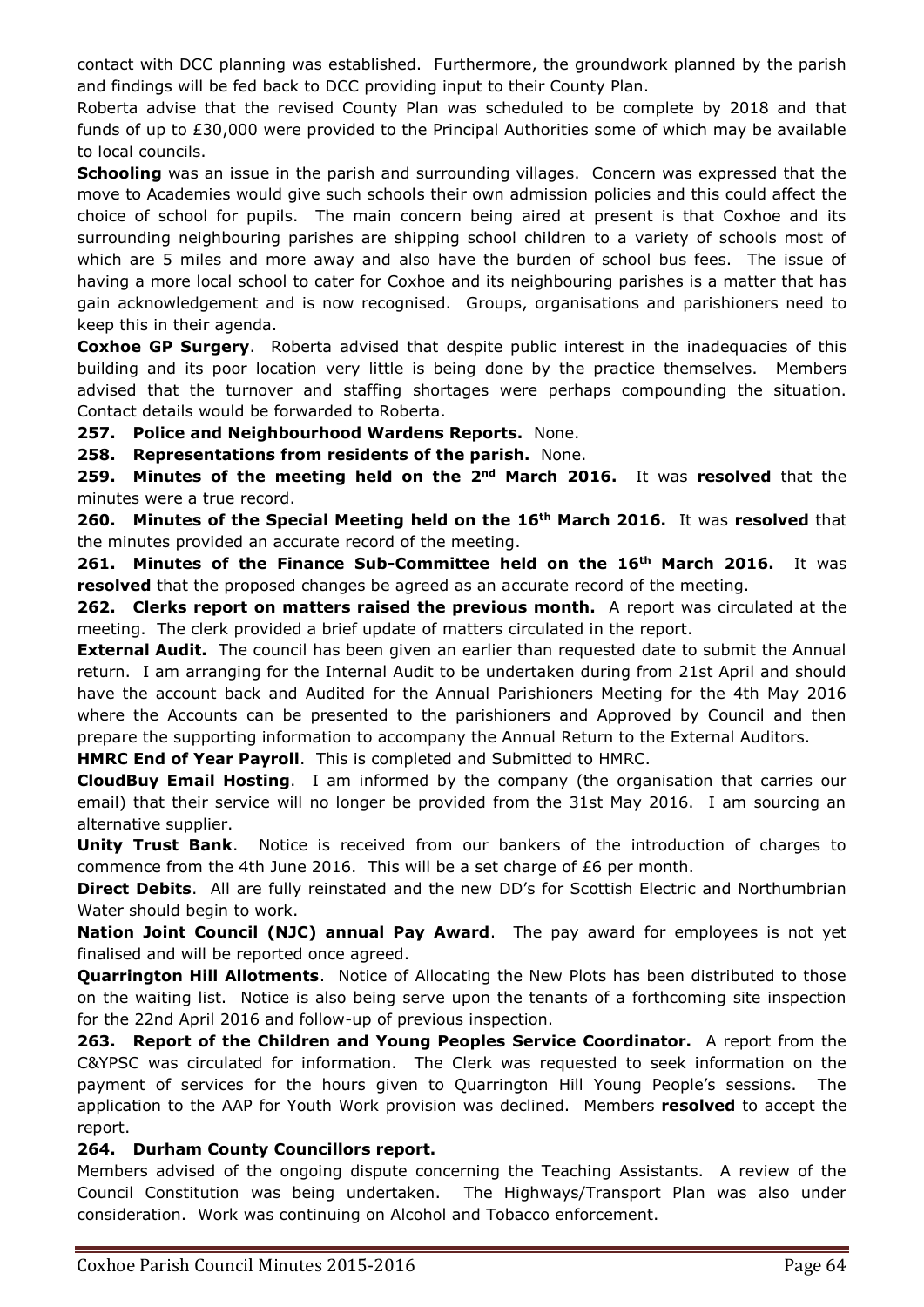**Road Humps at Cornforth Lane**. Members were aware of the concerns expressed regarding the recent installment of roads humps at Cornforth Lane. A meeting would be held with DCC Highways on this matter and the Chair would attend.

Members **resolved** to accept the report.

## **265. Community reports.**

- **i. Quarrington Hill Village Partnership**. A report was received that advised, the One Point youth leader for the Monday youth club sessions has resigned. After a short break, Amanda is now running the session, though the numbers are poor. Funding of £8,190 for the proposed homework club has been awarded by the AAP, but queries have been raised by the DCC Funding Team. Numbers attending the 2 Cool for School Kids Club have increased and are now back up to 20. Unity Bank will be introducing a £6 monthly charge from June 2016. Members **resolved** to accept the report.
- **ii. Quarrington Hill Community Centre**. A report was received the advised they were one of ten successful applicants for Groundwork's scheme to improve open spaces. Notice has been received from DCC that the discretionary 20% rate scheme will cease from April 2017. A further running cost increase will be incurred from June when Unity Bank introduce a £6 monthly charge. Members **resolved** to accept the report. The Chair advised that he would still pursue the opportunity to attend meetings with this group and requested the Clerk to seek information on what the grant was intended for.
- **iii. Quarrington Hill Front Street Regeneration Scheme.** Members advised that the sculpture was finally installed on Maundy Thursday and was officially unveiled on Easter Saturday by Cllr Jan Blakey and MP Roberta Blackman -Woods. There was a good turnout (74 people) and though it was freezing cold and the banners struggled in the wind, it at least stayed dry for the occasion. Most people stayed on for tea/ coffee, had a bite to eat and enjoyed the exhibition of mining artefacts and memorabilia. Kay, Anne Yard and Susan Reed served teas and generally looked after everybody. As previously agreed catering was provided and additional flasks were purchased to support the event. People had a chat, reminisced and debated for quite a long while. Residents were again asking about the other two sculptures for which we have yet to secure funding. The payment for the Sculptor's contract would be considered under a separate item. Members **resolved** to accept the report. Members expressed concern at the dilapidation of the village entrance stone to Quarrington Hill and requested the Clerk to seek estimates for the work to restore it.
- **iv. Coxhoe Community Partnership**. Members advised of the unsuccessful application for funding for the Fingerposts and Community Notice Boards. A report was circulated regarding the group's efforts in Litter picking with its recommendations to make improvements. The group would lodge and application for funding to the parish council to fund coloured tabards and equipment. The report would be sent to DCC Cleansing team for consideration. Members **resolved** to accept the report.
- **v. Coxhoe Village Hall**. A report was circulated advising that an Open Day took place on Saturday 19th March 9am – 1pm). It was a good publicity event with many people visiting. Some regular user groups gave a display of their activities, others had representatives and provided information.

The plans were on display and consultation forms available  $-20$  have been completed so far and they will be asking all user groups to encourage people to complete them.

Building development. Discussions with one funder have taken place and are hopeful with another. Building Fund. They plan to start raising funds towards costs involved in the work with a 'Buy a Brick' scheme – similar to that done in 1932 when the Hall was first built.

Stage refurbishment. The stage floor requires some work and Emma and Richie from the Village Hall Hop have offered to lead on this – they have quotations for sanding and varnishing. They have offered to pay half the costs and have arranged a fundraising 'Soul Music Night' on April 16th towards the rest of the funds. They hope the Soul Nights will become a regular event.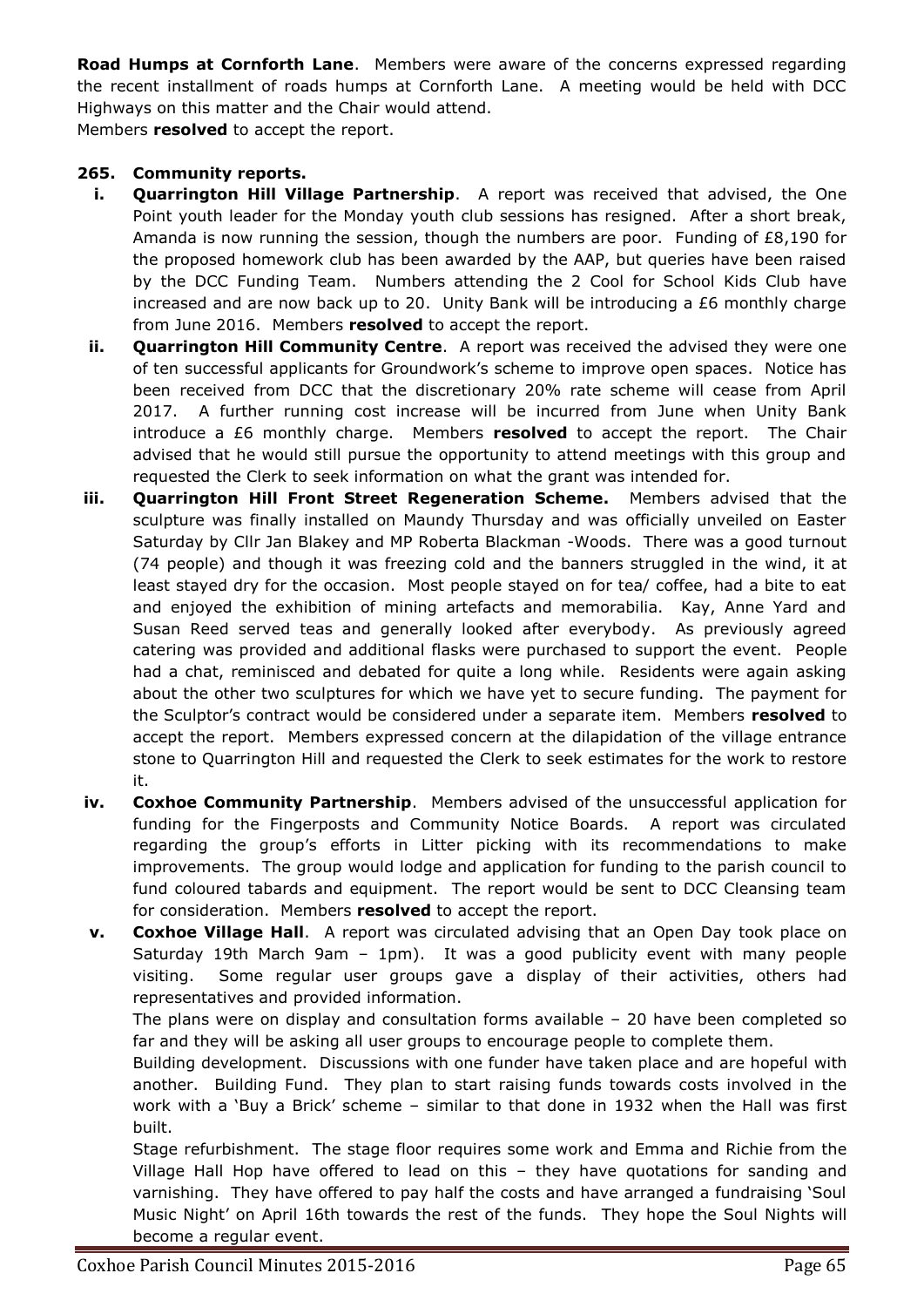Manager's position. Funding for the post runs out on 12th April, any funds remaining must be returned. Claire's last working day will be April 14th. They are assessing their needs and finances before deciding how to move forward re staffing. The Clerk was requested to send letter of appreciation for her work.

AGM. The accounts are with the auditor and will be ready for the AGM on Tuesday 12th April.

The Village Hall have very few vacant slots for regular evening events. Future casual bookings include parties, weddings, brass band and choir concerts.

It was **resolved** to accept the report.

**vi. Kingswood Community Partnership.** Members advised of a tree planting morning early in March which had a good turnout of people, some of whom had never planted anything before. All who attended seemed to have had a good time and called back to those of us who were busy erecting the allotment fence that morning. Our formal launch event will be on the 14th May with plans to be finalised.

The charities commission have asked for more information in support of the application and Barbara Hind from Durham Community Action, who has been helping with our application, is responding with that information. If required, the Clerk would provide a letter form the parish council.

Our current focus is on the allotment road where we are creating a community orchard and we hope to have that well underway before Tarmac have their event to handover the allotments.

The Durham Ask Team from DCC are using Kingswood and are creating a case study as a way of encouraging other groups to take up the offer of transfers. We are likely to be the first through the current scheme. Members **resolved** to accept the report and gave thanks to those Cllrs and volunteers involved for their sterling efforts.

- **vii. Village Atlas**. The clerk advised that notice was received from T Davos that the funding application was declined.
- **viii. Quarrington Hill Allotment Site.** Members circulated a report advising that much has happened in the allotments! Some allotmenteers and a few residents worked together to erect the new fence around the old site over a couple of evenings and a weekend. The positive responses across the village have been well received. Lots of people stopped to chat and cheer us on and the results have brought about a renewed pride in our allotments. On the 29th March Tarmac arrived on site to begin work on the allotment extension. They have already transformed the whole area and again dog walkers, runners and horse riders have all expressed delight with the openness the clearance has created. The land is now clear and levelled and they have also levelled the land along the side of the allotment road for Kingswood to proceed with their plans. The team are being led by a trainee manager who is taking part in the Braithwaite challenge. This involves company apprentices creating things in communities for children and young people. They are developing a small corner of the extension into a young people's garden with raised beds, a bench and a shed with solar powered lighting. We are hoping to create some interest from young people to maybe have a Saturday morning gardening club to learn about vegetables and fruit growing. Tarmac are also organising a visit to Thrislington quarry for young people between 14 and 16 years old to tour the site meet personnel and find out about the variety of apprenticeships on offer.

Once the allotments are ready we are hoping to have a big handover event to thank and demonstrate our appreciation for the work Tarmac have done for us, without them the new site would not have become a reality in the foreseeable future.

We have also now created a page on the parish website so that people can see where they are on the waiting list and learn about developments as they happen. This has generated some activity with people coming down and taking an active interest in the site because they know they are going to be offered one of the new plots.

Members **resolved** to accept the report and gave thanks to those Cllrs and volunteers involved for their sterling efforts. Furthermore, it was agreed for the Clerk and Vice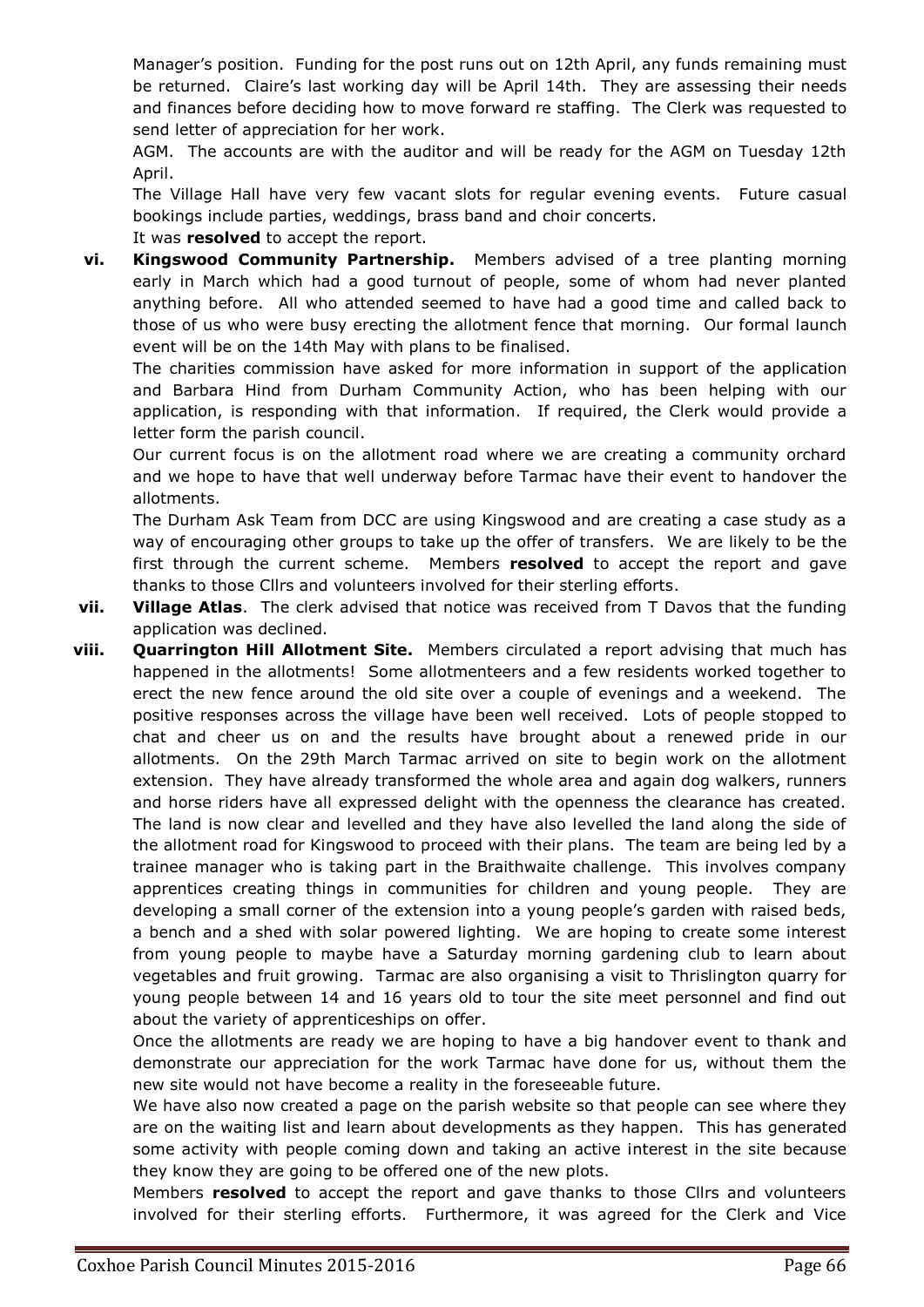Chairman to source a plaque for the site to acknowledge the efforts of the organisations involved and to send letters of thanks also.

- **266. Member's reports from meetings attended. EDRCAAP.** Cllr Hogarth advised provided a report of the Key messages circulated from the East Durham Rural Corridor Area Action Partnership Board meeting. The Clerk would circulate this to members.
- **267. PP2**. None.

**268. Neighborhood Planning.** The Chair gave thanks to Ian Forster for preparing the information for the event planned for the 9<sup>th</sup> April 2016. It was further **agreed** to utilize the services of DRCC to provide 5 facilitators at a cost of £240 for the event. Members would be attending the event and volunteers were arranged to cover hospitality.

**269. Land Transfers in Coxhoe and Quarrington Hill.** The Chair advised that land searches had been undertaken with the Solicitor at a previous agreed cost of £200 but this was extended to £240 to cover all areas. DCC Legal/Estates were in touch with the solicitors concerning the transfers of many sections of land including the Village Hall and its carpark, land on the front street of Quarrington Hill and Allotment Site.

#### **270. Correspondence for Information and Action.**

- **a)** Members received the Spring 2016 edition of the LCR magazine.
- **b)** Notice is received from Historic England advising that they are considering the War Memorial in Coxhoe for addition to the List of Buildings of Special Architectural Interest. After it has been assessed they will contact the council.
- **c)** Correspondence was received from DCC advising of the 'Withdrawal of the County Durham Plan. A new timetable for the preparation of the new County Durham Plan is posted in the DCC website.
- **d)** A letter of complaint was received from a parishioner concerning the increase to parish council tax. The Chair would forward a reply.
- **e)** Monthly website activity report. Previously circulated to members**.**

**271. Lone Working Policy.** Members requested that this be circulated to members for their consideration and amendments.

#### **272. Finance.**

a) **The schedule of payments for March was distributed for member's approval.** It was **resolved** that the accounts presented to members be accepted this included all due payments, receipts and Direct Debits.

**Payment schedule.**

| Company                     | <b>Purpose</b>                 | <b>Debit</b> | <b>Credit</b> |
|-----------------------------|--------------------------------|--------------|---------------|
| <b>Unity Trust</b>          | Interest                       |              | 17.60         |
| G Price                     | Salary                         | 1,516.32     |               |
| G Price                     | Postage and Stationery         | 30.00        |               |
| G Price                     | Mileage                        | 34.20        |               |
| A Hitchens                  | Salary                         | 1,076.84     |               |
| <b>Bite The Ballot</b>      | Section 137                    | 200.00       |               |
| <b>HMRC</b>                 | March PAYE                     | 614.97       |               |
| G Price                     | <b>CPALC (Pay Checker)</b>     | 30.00        |               |
| Altogether Greener          | Grounds Mtnce & Plinth         | 1,817.60     |               |
| Quarrington Hill Com Assoc. | Hall Hire                      | 20.00        |               |
| <b>Total Business Group</b> | Stationery                     | 71.04        |               |
| S Dunn                      | <b>Flasks and Catering</b>     | 140.72       |               |
| <b>CDALC</b>                | <b>Members Training</b>        | 27.00        |               |
| <b>Total Business Group</b> | Stationery                     | 143.82       |               |
| Northumbrian Water          | <b>Quarrington Hill Allots</b> | 41.19        |               |
| Three                       | Mobile Telephony               | 25.24        |               |